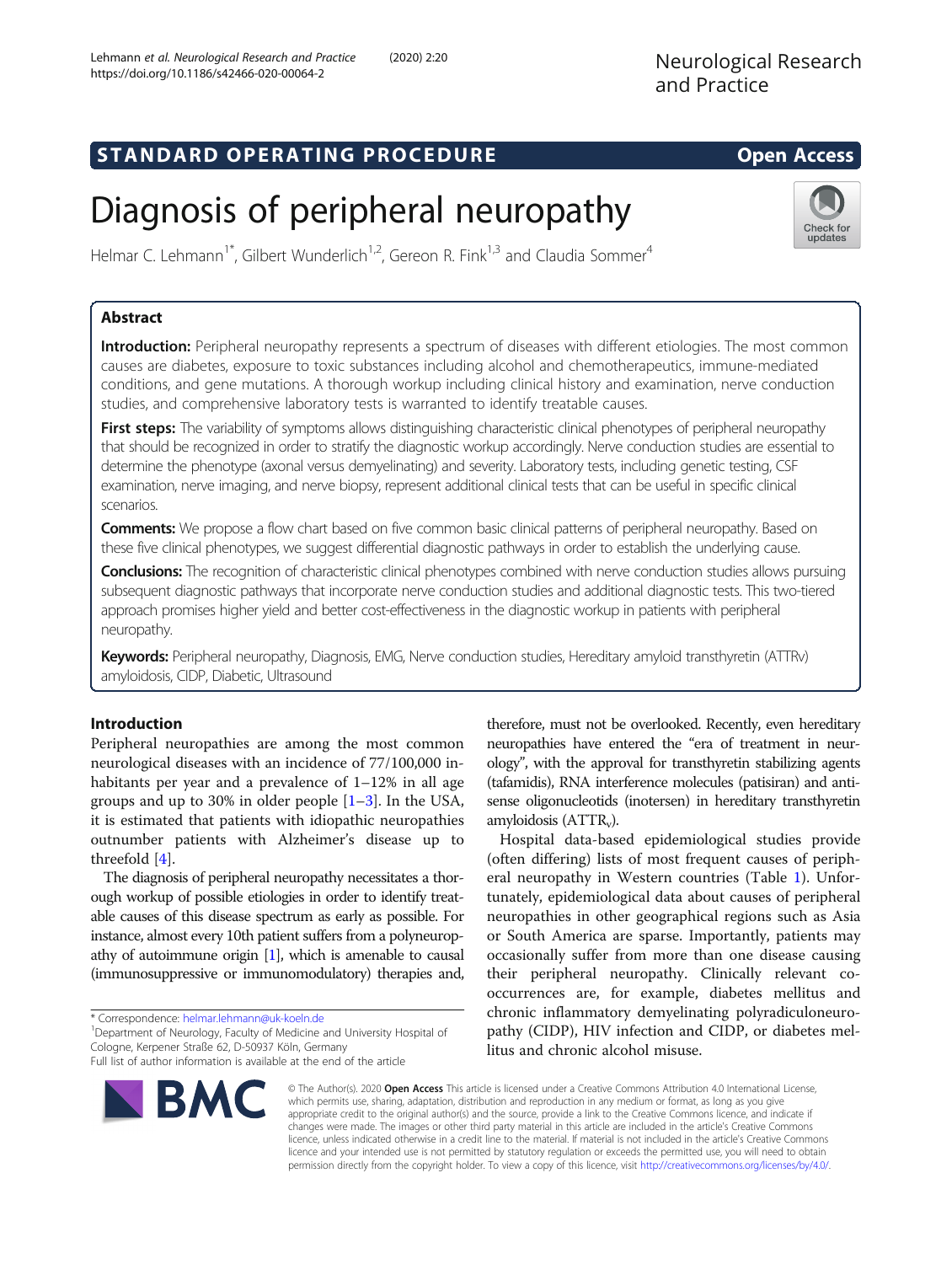#### <span id="page-1-0"></span>Table 1 Causes of peripheral neuropathy according to studies in Norway and the Netherlands

|                                                                    | Norway [5] | Netherlands [1] | <b>USA</b> [6] |
|--------------------------------------------------------------------|------------|-----------------|----------------|
| Number of patients:                                                | 226        | 743             | 231            |
| Idiopathic axonal <sup>b</sup>                                     | 28%        | 26%             | 12%            |
| Diabetic                                                           | 18%        | 32%             | 46%            |
| Toxic (alcohol, drugs chemotherapy etc.)                           | 10%        | 14%             | 13%            |
| Inflammatory / Immune-mediated                                     | 16%        | 9%              | 8%             |
| Hereditary                                                         | 14%        | 5%              | 7%             |
| Vasculitic, amyloid neuropathy, sarcoid, connective tissue disease | a          | 5%              | 1%             |
| Uremic, thyroid dysfunction                                        | a          | 4%              | 3%             |
| Vitamin B12 deficiency                                             | 4%         | 3%              | 1%             |
| Others (i.e. idiopathic small fiber neuropathy <sup>b</sup> )      | 10%        | 2%              |                |

 $a =$  not classified,  $b =$  axonal in the study from the Netherlands

Evidence-based guidelines and diagnostic algorithms for the diagnosis of peripheral neuropathy have been published for specific neuropathic phenotypes such as distal symmetric peripheral neuropathy [[7](#page-6-0)–[9](#page-6-0)], small fiber neuropathy, or inflammatory neuropathies. However, they are only applicable for specific neuropathic conditions or when a specific diagnosis is already suspected on clinical grounds. By focusing on the initial steps of the diagnostic workup, this standard operating procedure provides a practical guideline including clinical and additional diagnostic parameters that help to identify the underlying cause of peripheral neuropathy. Figure [1](#page-2-0) provides a flow chart of this diagnostic workup.

#### First steps

Recognizing specific clinical patterns is essential to stratify the diagnostic workup in a patient who presents with signs and symptoms of peripheral neuropathy. This workup should include a detailed history and a thorough clinical examination. In our flow chart, we propose five different clinical patterns:

#1. Slowly progressive, distal symmetric, predominantly sensory neuropathy: This most common peripheral neuropathy subtype is often caused by a metabolic condition (diabetes), chronic alcohol consumption, or neurotoxic drugs (chemotherapy). These patients only need limited diagnostic testing unless atypical neuropathy features are present. Exclusion of these causes may lead to the diagnosis of chronic idiopathic axonal neuropathy (CIAP), which usually has a benign course.

#2. Slowly progressive, long-standing neuropathy with muscle wasting and foot abnormalities: Motor predominant, onset in child-, or adulthood, these patients may be less frequent compared to the other subtypes. Diagnostic workup should be prioritized towards genetic testing.

#3. Neuropathy with subacute onset and/or proximal involvement: These patients present with clinical features suggestive of an acquired immune-mediated condition. Extensive diagnostic workup, including antibody testing, etc. may be required.

#4. Neuropathy with subacute or rapidly progressive disease course, multifocal symptoms, neuropathic pain, and autonomic dysfunction: Potentially caused by vasculitis, amyloidosis, or as paraneoplastic syndrome. Patients with this subtype should undergo detailed diagnostic workup.

#5. Sensory ataxic neuropathy: Clinical correlates of sensory neuronopathy or Denny-Brown's syndrome. Patients present with loss of proprioception and vibration sense and may display pseudoathetosis, with relative preservation of muscle strength. Underlying causes that should be explored include autoimmune disorders (i.e., Sjögren), paraneoplastic syndromes, and mitochondrial disorders.

These five subtypes should neither be taken as exclusive nor absolute since overlap of these patterns is not uncommon. For instance, some patients with a hereditary neuropathy (i.e., ATTRv amyloidosis) present with a rapidly progressive disease course, and are often misdiagnosed as CIDP. On the other hand, also CIDP patients occasionally present with a slowly progressive disease course.

#### Clinical history

Clinical history and presentation can provide valuable diagnostic hints toward an underlying cause of a peripheral neuropathy. A careful analysis of disease onset and its temporal evolution may indicate or exclude different forms of peripheral neuropathy. Most peripheral neuropathies are slowly progressive chronic diseases (clinical pattern #1). Neuropathic symptoms that slowly develop over decades, as can be observed in the clinical pattern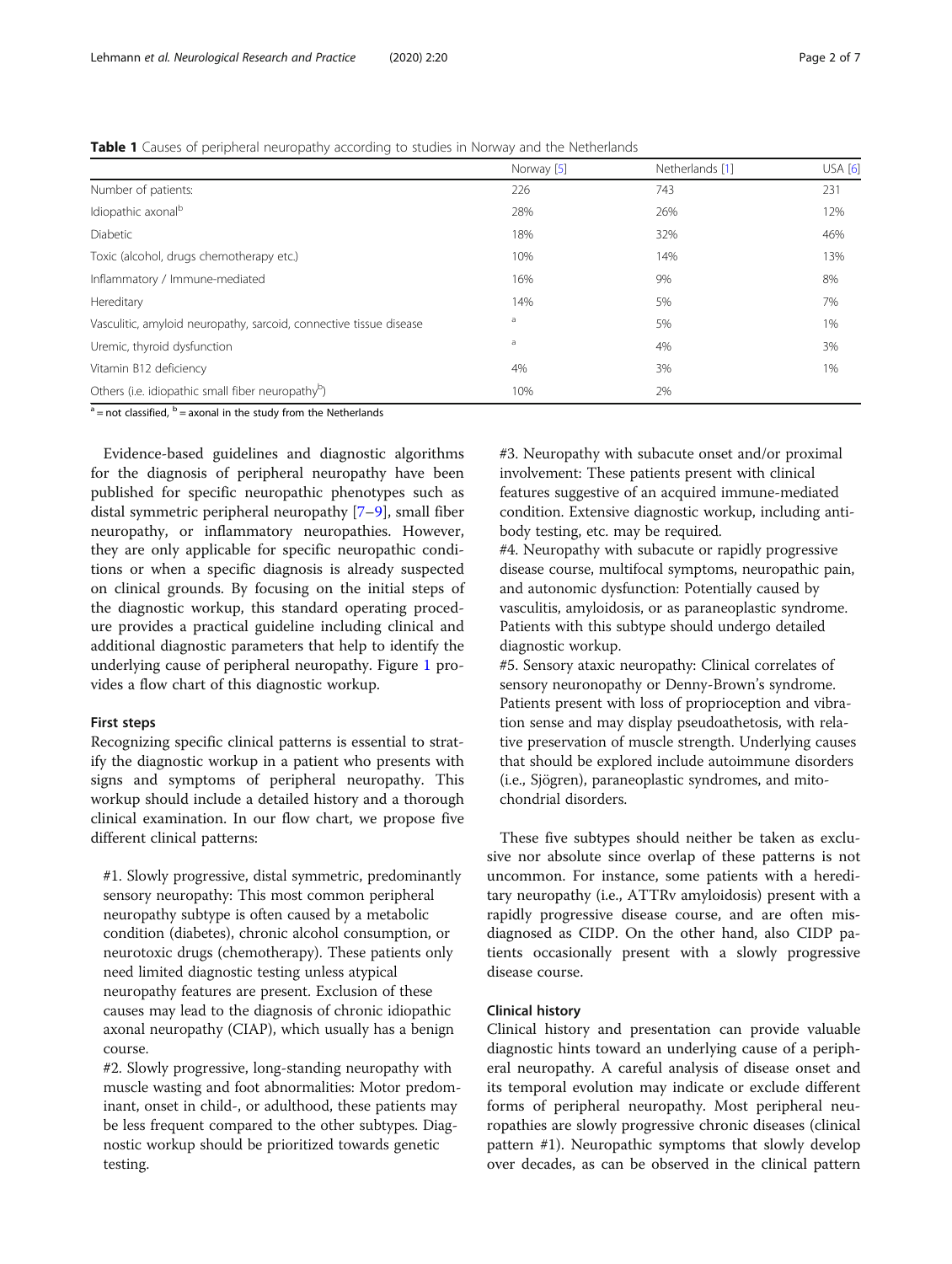<span id="page-2-0"></span>

#2, may be suspicious for a hereditary neuropathy, particularly when associated with prominent wasting and skeletal or foot deformities. (Sub) acute onset and evolution is characteristic for a clinical pattern #3 to #5 and may indicate inflammatory neuropathies, including the Guillain-Barré syndrome (GBS), chronic inflammatory demyelinating polyradiculoneuropathy (CIDP), vasculitis, paraneoplastic neuropathy, and diabetic lumbosacral radiculoplexus neuropathy [\[10](#page-6-0)] (Fig. [2a](#page-3-0)).

History-taking in patients with peripheral neuropathy should always include asking about fever, night sweats, weight loss (indicating hematological/oncological or chronic infectious disorder), exposure to neurotoxins (alcohol, previous chemotherapies, lead mercury, arsenic, and thallium), and diabetes. Besides, obtaining a careful family history can pave the way towards a diagnosis of inherited neuropathy. Particular symptoms and physical characteristics that should be questioned are claw hands, wasting of muscles, plantar foot ulcers, foot abnormalities. Even the examination of relatives with symptoms suggestive of inherited neuropathy should be considered.

#### Neurological examination

Assessing the degree of involvement of different fiber modalities (motor, sensorimotor, sensory, autonomic nerve fibers), and the distribution of symptoms may further help to assign the patient to a particular clinical pattern (Fig. [2b](#page-3-0)).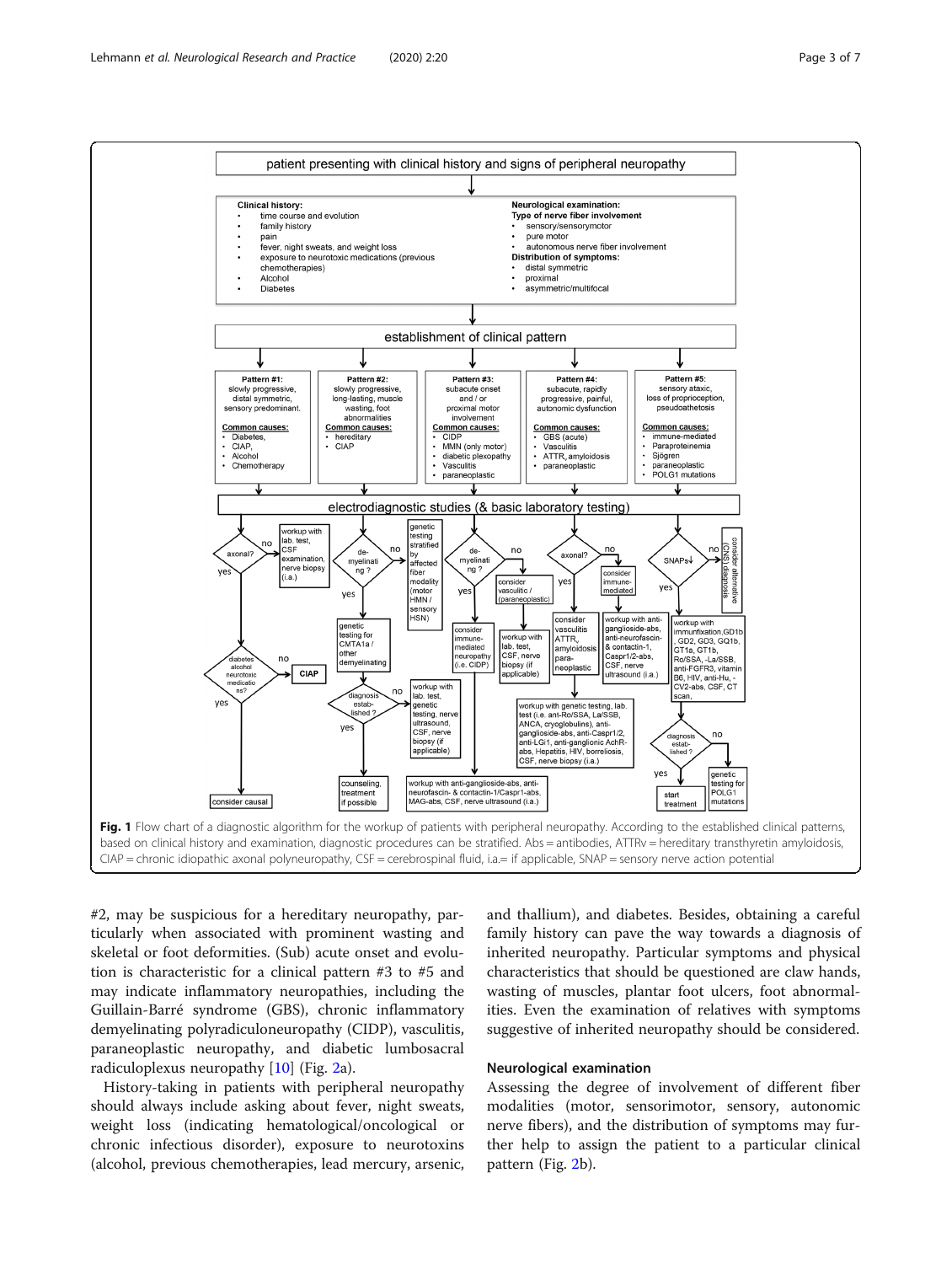<span id="page-3-0"></span>

Type of nerve fiber involvement

Most peripheral neuropathies are sensory or sensorimotor neuropathies. Pure or predominant motor signs qualify for clinical pattern #2 and #3 and occur in certain hereditary neuropathies or multifocal motor neuropathy, an immune-mediated neuropathy responsive to intravenous immunoglobulin treatment. Non-neuropathic conditions mimicking neuropathies (e.g., distal myopathies, amyotrophic lateral sclerosis, or spinal muscular atrophy) should be considered in patients with a lack of sensory involvement. A particular, though rare symptom complex constitutes early-onset ataxia and predominant loss of proprioception, which is a characteristic hallmark of sensory ganglionopathy / neuronopathy (clinical pattern #5).

Autonomic dysfunction can occur throughout all clinical patterns (but is often seen in clinical pattern #4) and may indicate diabetic neuropathy, wild type or  $ATTR<sub>v</sub>$ amyloidosis, vincristine-induced neuropathy, or GBS  $[11]$  $[11]$ . The patient may fail to report (and sometimes even to recognize) symptoms of autonomic dysfunction.

Accordingly, history taking should include symptoms of autonomic dysfunction, e.g., orthostatic intolerance, anhidrosis, dry eyes, dry mouth, constipation or diarrhea, impotence, tachycardia following sitting or standing, and hair loss in the distal legs [[12\]](#page-6-0).

#### Distribution of symptoms

Most neuropathies are length-dependent with a distal symmetric distribution of sensorimotor and/or autonomous neurological deficits. This distribution of symptoms is usually seen in clinical pattern #1 and #2. This becomes obvious when tendon reflexes are examined: ankle reflexes are usually absent, while more proximal reflexes can still be elicited. Sensory symptoms (e.g., hypesthesia) have a stocking and glove distribution pattern and may ascend proximally throughout the disease. Weakness and atrophy are most prominent in foot extensor muscles resulting in foot drop, or even only in toe flexors. It may indicate long-lasting neuropathy (i.e., clinical pattern #2). Prominent proximal weakness is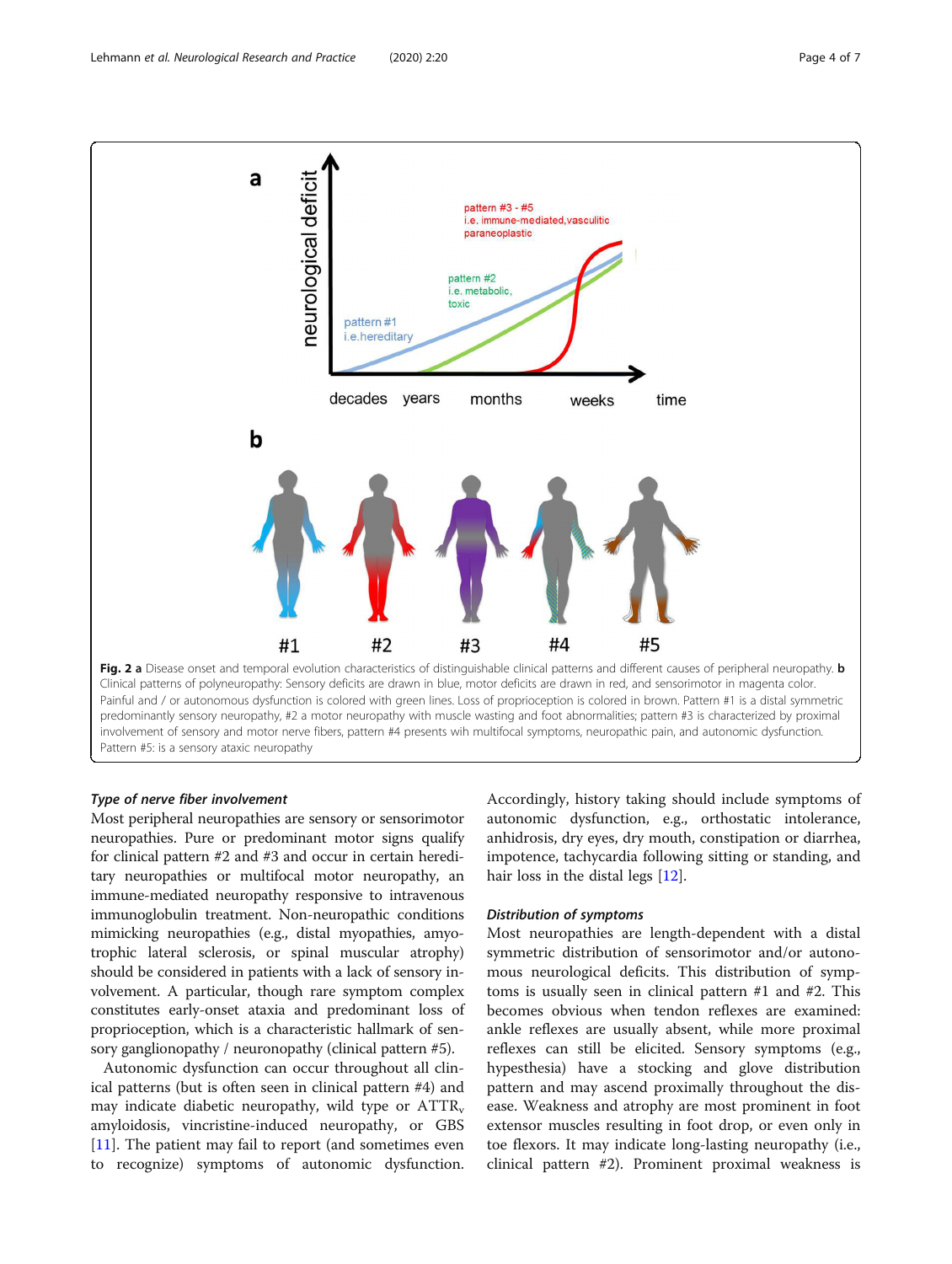characteristic for clinical pattern #3 and suggests an involvement of nerve roots or length-independent pathogenesis, which can be found in immune-mediated neuropathies or diabetic lumbosacral radiculoplexus neuropathy. Asymmetric neuropathies (multiplex mononeuritis) typically present with multifocal, often "patchy" symptoms and can be found in vasculitis and CIDP variants [[13\]](#page-6-0). Cranial nerve involvement is only occasionally seen in polyneuropathy and may, therefore, be of diagnostic value. Neuropathies with cranial nerve involvement include diabetes mellitus (often monofocal), GBS, Lyme disease, sarcoidosis, diphtheria, or botulism. The latter can even be excluded on clinical grounds when cranial nerves are spared. Trigeminal nerve involvement is occasionally seen in paraneoplastic ganglionopathy (clinical pattern #5) [\[14\]](#page-6-0).

#### Electrodiagnostic studies

Nerve conduction studies (NCS) and needle electromyography (EMG) are carried out to

- confirm the clinical diagnosis of peripheral neuropathy
- exclude neuropathy mimics (i.e., radiculopathy, distal myopathy)
- reveal subclinical involvement of clinically unaffected nerves and fiber modalities
- assess the primary mechanism of damage (axonal vs. demyelinating), and
- determine disease severity.

After assigning the patient to a typical clinical pattern, the assessment of primarily axonal versus demyelinating nerve damage by NCS/EMG is a critical next step for further differential diagnosis. Most neuropathies are axonal, recognizable by reduced compound muscle action potentials (CMAP) in motor nerves, reduced sensory nerve action potentials (SNAP), and normal or slightly reduced nerve conduction velocities. These changes are typically found in patients with clinical pattern #1. The less frequently occuring demyelinating neuropathies are characterized by increased distal motor latencies, a significant slowing of nerve conduction velocities, conduction blocks, temporally dispersed potentials, and absent or delayed late responses (e.g., F-waves).

Clinical pattern #2 encompasses axonal and demyelinating neuropathies. Further assignment to one of these two forms of injury is essential for subsequent stratification of genetic testing. However, in long-lasting neuropathies, distinguishing these two fundamentally different injury patterns is sometimes problematic, since also demyelinating neuropathies invariably go along with some (secondary) axonal degeneration. On the other hand, amplitude-dependent slowing of nerve conduction studies may lead to the false assumption of a primarily demyelinating disorder. Therefore, consented rules for diagnosing demyelination are usually very strict [[15\]](#page-6-0).

A demyelinating neuropathy in patients who present with symptoms summarized in clinical pattern #3 or #4 is highly suggestive for an immune-mediated neuropathy. These acquired demyelinating neuropathies often have a patchy distribution of demyelinating features with different nerve conduction velocities. In contrast, uniform demyelination is more suggestive of an inherited neuropathy, i.e., Charcot-Marie-Tooth (CMT) type  $1(A)$  [\[16\]](#page-6-0). Patients with clinical pattern #4 may have either axonal or demyelinating injury in NCS/EMG, and axonal damage may suggest vasculitis or ATTRv amyloidosis. Most patients presenting with clinical pattern #5 demonstrate reduced (often absent SNAPs) with normal motor CMAPs.

#### Laboratory testing

Necessary laboratory testing (particularly in clinical pattern #1 and #2) includes a complete blood count, erythrocyte sedimentation rate, comprehensive metabolic panel (blood glucose, HbA1c, renal function, liver function), thyroid function tests, vitamin B12, and serum protein immunofixation [[7,](#page-6-0) [9](#page-6-0)]. In distal symmetric polyneuropathy, the highest diagnostic yield was achieved with screening for blood glucose (including oral glucose tolerance test) and serum protein immunofixation (approx. every 10th patient positive) [\[7](#page-6-0)]. Serum vitamin B12 and cobalamine metabolites (methylmalonic acid and homocysteine) are also recommended since the latter are elevated in an additional 5–10% of patients whose serum B12 levels are in the lower normal range [\[7](#page-6-0)].

Clinical pattern #3 requires more extensive laboratory testing, including anti-ganglioside antibodies GM1, GD1a, neurofascin (NF155, NF186), contactin-1, Caspr1, and anti-myelin associated glycoprotein (MAG) antibodies. In patients with clinical pattern #4, serological testing for vasculitis (ACE, antinuclear antigen profile, rheumatoid factor, ant-Ro/SSA, anti-La/SSB, anti- neutrophil cytoplasmic antigen antibody (ANCA) profile, cryoglobulins), for immune-mediated neuropathies (anti-ganglioside-antibodies, anti-Caspr1/2, anti-LGi1, anti-ganglionic acetylcholine receptor antibodies) and infectious serology (Hepatitis B, and C, HIV, borreliosis) are recommended. Clinical pattern#5 should result in testing for antiganglioside antibodies (above all GD1b, GD2, GD3, GQ1b, GT1a, GT1b), anti-Ro/SSA, anti-La/SSB, anti-FGFR3, vitamin B6 (intoxication), HIV, anti-Hu, anti-CV2 antibodies. Here, also genetic testing should be considered for POLG1 (DNA polymerase subunit gamma) mutations.

Additional laboratory testing is usually not required (particularly in clinical pattern #1). It is only useful when additional general symptoms are present, i.e.,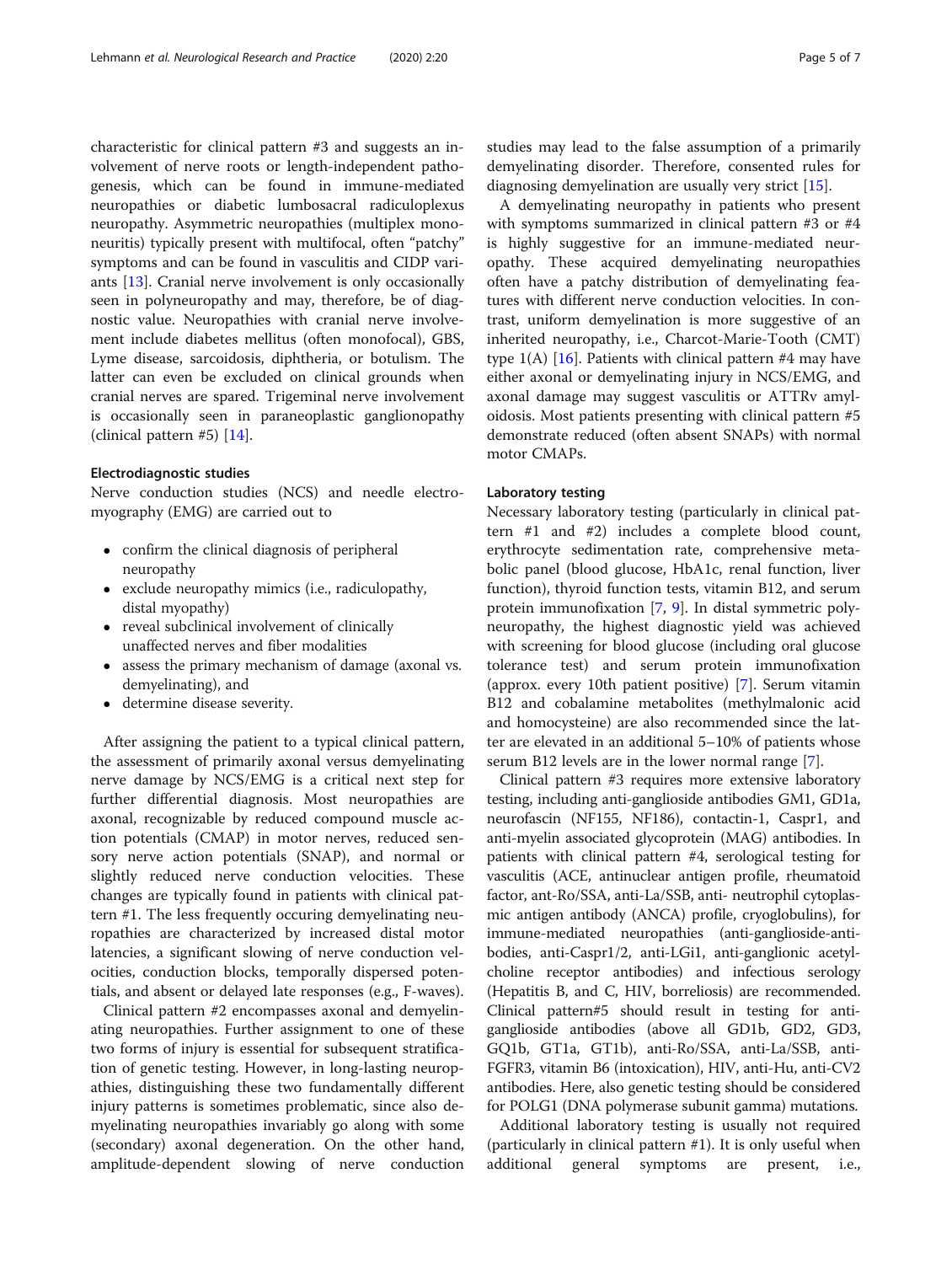gastrointestinal disease (anti-gliadin, antitransglutaminase-antibodies, vitamin B levels), history for intoxications (blood, urine, hair and nail analysis for heavy metals e.g. arsenic, lead, mercury, thallium), or porphyria (porphyrin analysis in blood, urine, and stool). However, the yield of these additional tests is meager.

#### Examination of the cerebrospinal fluid

Examination of the cerebrospinal fluid (CSF) is usually not instructive in slowly progressive symmetric polyneuropathy seen in clinical pattern #1 and #2. CSF examination is warranted when an inflammatory, vasculitic, paraneoplastic, or infectious cause is suspected (clinical pattern #3 - #5). In immune-mediated neuropathies, albuminocytological dissociation is often found, whereas infectious causes result in CSF pleocytosis. Oligoclonal bands can be found in paraneoplastic neuropathy, borreliosis, sarcoidosis, M. Behçet, and other inflammatory conditions.

#### Genetic testing

Genetic testing should be considered when clinical history or examination suggests a hereditary origin of the peripheral neuropathy (i.e., clinical pattern #2, #4, occasionally #5). Positive family history is the most apparent hint but may be absent in the case of de novo mutations, adopted individuals, or small families [[17\]](#page-6-0). Symptoms that develop over decades, prominent wasting, and skeletal or foot deformities are clinical clues to a hereditary neuropathy (clinical pattern #2). Young age at onset is also suggestive for hereditary neuropathy. However, there are many examples of late-onset hereditary neuropathy, e.g., axonal CMT or  $ATTR<sub>v</sub>$  amyloidosis.

Genetic testing can be further stratified according to the mode of inheritance, demyelinating versus axonal pattern, and affected nerve fiber modality [\[17\]](#page-6-0). For instance, in patients with positive family history and demyelinating neuropathy, 70% have a duplication of the PMP22 gene (CMT1A), whereas in patients with positive family history and axonal neuropathy, 33% have a mutation in MFN2 [\[7](#page-6-0)]. In general, about 90% of hereditary neuropathies are caused by either PMP22, MFN2, MPZ, and Cx32, respectively [\[16\]](#page-6-0). Testing for  $\text{ATTR}_v$  amyloidosis should be considered in patients presenting with the following red flags, i) origin from endemic regions (Portugal, Japan, Sweden), ii) rapid progressive, often painful peripheral neuropathy with prominent autonomic involvement (clinical pattern #4), and iii) systemic symptoms like cardiomyopathy or cachexia. Sensory ataxic neuropathy is occasionally caused by mitochondrial disease; thus genetic testing for POLG1 mutations should be considered in patients with clinical pattern #5.

#### Nerve biopsy

Nerve biopsy as an invasive procedure should be considered in patients presenting with symptoms and signs suggestive of an inflammatory neuropathy. Mainly when a non-systemic vasculitic neuropathy is suspected, nerve biopsy is mandatory to confirm the diagnosis. In contrast, for demyelinating immune-mediated neuropathies, nerve biopsy is not required to fulfill the diagnostic criteria (i.e., CIDP) and should, therefore, only be done in case of diagnostic uncertainty. Based on the proposed clinical stratification, a biopsy might be only useful in patients with pattern#1 and #2, when atypical symptoms or additional tests suggest an acquired condition (i.e., vasculitis). In our experience, nerve biopsy has the highest yield in severe, rapidly progressive polyneuropathy (i.e., pattern #4), when vasculitis is suspected. Another indication may be treatment refractory inflammatory neuropathy to look for mimics. Usually, a sural nerve biopsy is performed. When the sural nerve is not affected, a fascicular biopsy from a different nerve can be performed guided by nerve imaging (see next section).

#### Peripheral nerve imaging

Nerve ultrasound is another procedure that can be of diagnostic value in particular clinical scenarios [[18\]](#page-6-0), for example, when an immune-mediated neuropathy is suspected. Increased nerve cross-sectional areas can be found in most patients with immune-mediated neuropathy, especially in an asymmetrical distribution in arm nerves and roots. In contrast, a more uniform nerve enlargement is indicative of CMT1A. MRI can detect affection of proximal nerve segments that are not accessible by electrophysiology. Furthermore, MRI and nerve ultrasound can help to identify affected nerve segments, in order to target biopsy. At present, such techniques can only be recommended in selected cases and specialized centers.

#### Other examinations

Depending on the clinical pattern (i.e., #4, #5), the test results, and the suspected underlying cause, it can sometimes become necessary to perform additional examinations, e.g., to exclude a malignancy by computed tomography of chest and abdomen or positron emission tomography.

#### Conclusion

Early identification of an underlying cause of peripheral neuropathy is essential in order to initiate timely treatment, to prevent neurological sequelae, and to support self-management of affected patients. The development of specific treatment strategies for inherited neuropathies by RNA interference molecules and other approaches further emphasizes the value of establishing